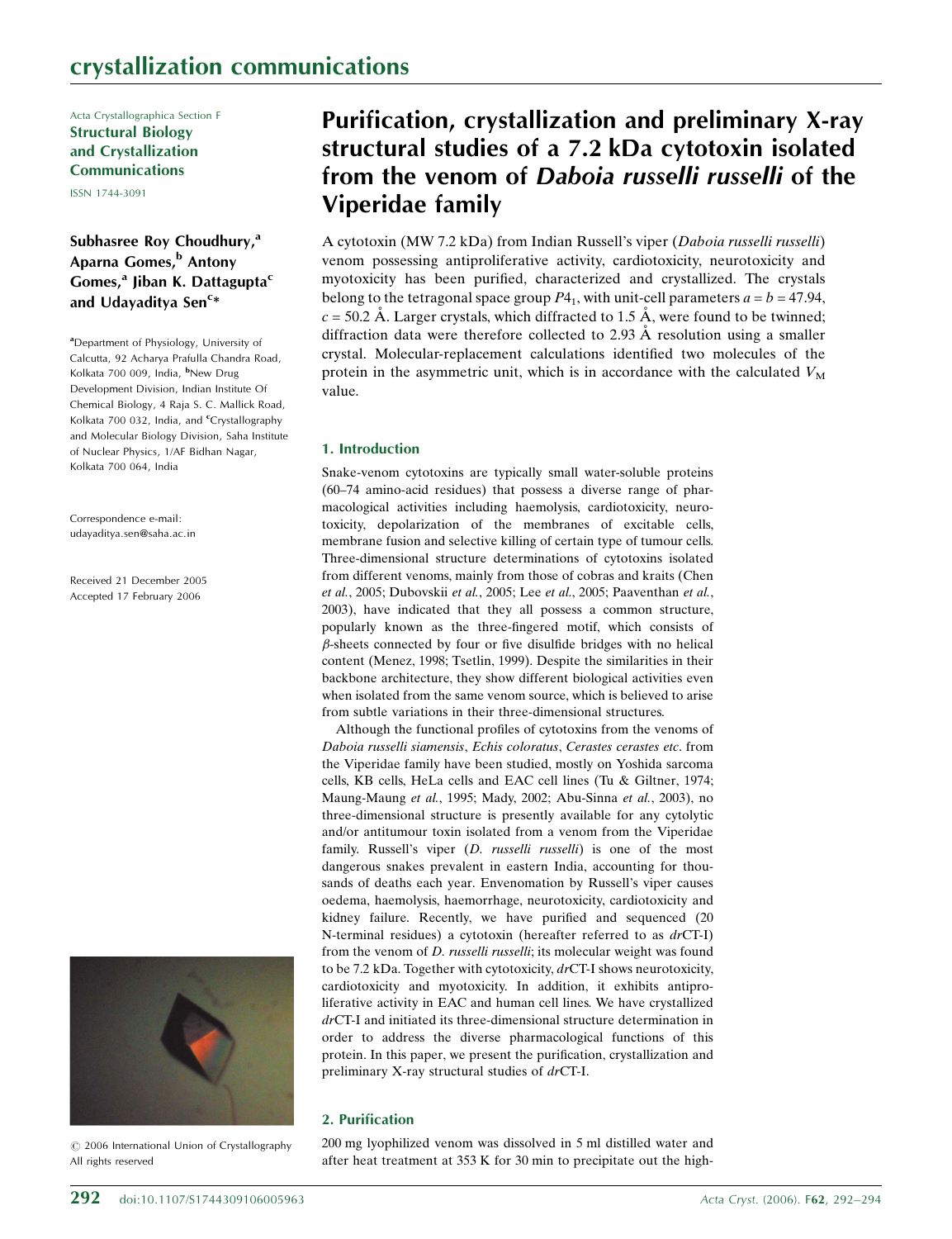# crystallization communications

 $\overline{2}$ 

 $\overline{3}$ 

97 66  $43$ 

29

 $20\,$ 

 $14$ 

 $\overline{1}$ 

molecular-weight proteins present in the venom, the solution was centrifuged at 900g for 20 min and the supernatant was loaded onto a CM-cellulose (150  $\times$  25 mm) column equilibrated with 0.02 M phosphate buffer pH 7.2. Fractions were eluted at a flow rate of  $25 \text{ ml h}^{-1}$  with a stepwise gradient of NaCl (0.02, 0.05, 0.1, 0.2 and  $0.5 M$  in  $0.02 M$  phosphate buffer pH 7.2). For each NaCl gradient, 30 ml of solution was used and the desired toxin  $(drCT-I)$  was obtained at an NaCl concentration of  $0.2 M$  (Fig. 1a). The purified drCT-I protein constitutes about 3.75% of the crude venom. The homogeneity of the protein was assessed by re-chromatography (Fig. 1b) on a C-18 Nova Pak column (7.2  $\times$  300 mm) equilibrated with 100 mM phosphate buffer pH 7.0 at a flow rate of 0.5 ml min<sup>-1</sup> and also by SDS–PAGE (Fig. 2).

## 3. Crystallization

For crystallization, the protein was dialyzed against 10 mM Tris–HCl  $pH$  7.2 containing 0.5 mM CaCl<sub>2</sub> and concentrated with Amicon Centriprep centrifugal filtration units (3000 Da molecular-weight cutoff) to 6 mg ml<sup>-1</sup>. Crystallization was performed by the hanging-



#### Figure 1

(a) CM-cellulose chromatogram for the purification of  $dr$ CT-I using a stepwise gradient of NaCl (0.02, 0.05, 0.1, 0.2 and 0.5  $M$ ). The peak containing  $dr$ CT-I is indicated in the figure and is eluted at an NaCl concentration of  $0.2 M$ . (b) HPLC profile of drCT-I in a C-18 Nova Pak column.

#### Figure 2

15% SDS–PAGE of drCT-I samples. Lane 1, purified from a CM-cellulose column; lane 3, crystals dissolved in SDS–PAGE sample buffer; lane 2, molecular-weight markers (kDa).







(a) Crystal of drCT-I ( $0.5 \times 0.4 \times 0.35$  mm) grown in PEG 4000 at 277 K. (b) Diffraction image of the crystal of  $dr$ CT-1; the arrow indicates reflections at 1.5 Å. Inset: a portion of the image (marked in square) is enlarged to show that the reflections are split (shown by arrow).